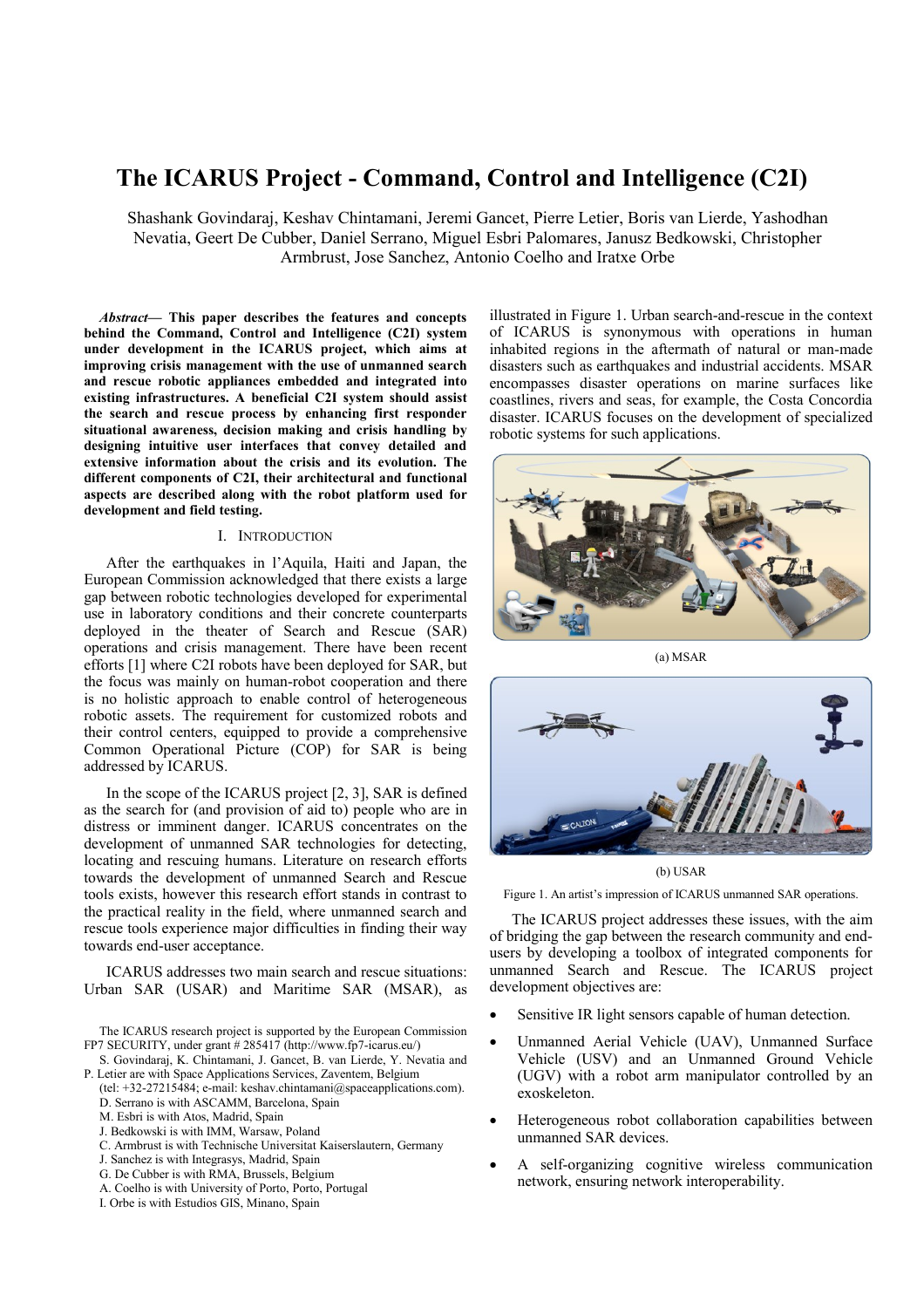- A Command, Control and Intelligence (C2I) system and its integration with the human SAR teams (which is the our main focus - further addressed in section II).
- Training and support system of the unmanned SAR tools, for human SAR teams.

## II. COMMAND, CONTROL AND INTELLIGENCE (C2I) SYSTEM

In a disaster struck area, the Local Emergency Management Authority (LEMA) is responsible for the overall command, coordination and management of the response operation. The C2I system will provide extensive interfaces to incorporate unmanned systems, for augmenting the capabilities of SAR operation planning and execution. The seamless integration of human SAR teams with unmanned platforms [4] is an integral feature of the C2I system.



Figure 2. C2I deployment and communication framework

The C2I system of ICARUS consists of a central Mission Planning and Coordination System (MPCS), field portable Robot Command and Control (RC2) sub-systems, a portable force feedback exoskeleton interface for robot arm telemanipulation and field mobile devices. The deployment of C2I sub-systems with their communication links for unmanned SAR operations is shown in Figure 2.

# *A. MPCS and RC2*

The MPCS is the nerve center for the unmanned SAR operations. Mission planning is the first task that is undertaken at the disaster site. The MPCS will assist SAR teams in disaster data analysis, area reduction, resource assessment and assignment, monitoring and coordinating actors and systems in the field, communications with stakeholders, and updating mission plans. Each rugged RC2 sub-system assigned to a particular sector of the disaster area is in charge of monitoring and where feasible or required, individual control of ICARUS robotic assets and communication with field response teams.



Figure 3. MPCS and RC2 components (nodes) based on ROS

The software architectures of the MPCS and RC2, shown in Figure 3, use the Robot Operating System (ROS) [5] as their middleware. The motivation behind the usage of a distributed framework like ROS is to maximize the reusability of available robot sensor visualizations, sensor fusion and control algorithms, and to adopt a standard framework used extensively on robotic platforms. This approach is coherent for rapid integration of the C2I with diverse robotic platforms in different deployment scenarios and provides a flexible approach in comparison with contemporary solutions. Existing robot command and control centers are either coupled to a specific robot platform or fixed to a specific SAR deployment scenario.

Geo-referenced base maps of the disaster area are initially loaded from a local Geographic Information System (GIS) repository relying on Open Street Maps (OSM) [6] and external crisis map providers such as GDACS [7] and MapAction [8]. The GIS schema is modeled on the Humanitarian Data Model (HDM) and is extended to include tags for representing robot profiles, geo-tagged sensor data and data mining capability.

The communication network will be specifically adapted to manage links between the MPCS, RC2, manned teams and unmanned systems. A communication handler uses local databases on all the deployed nodes to specify QoS for data flows, data measurements and dynamic selection of transport protocols for reconfiguring nodes within the network.

A data fusion node at the MPCS gathers an initial set of high altitude (and presumably low accuracy) images from an exploration by a high altitude fixed wing UAV. These images are stitched to create the initial map of the disaster area. In parallel, this map image is parsed by surface contextualization (characterization) that extracts concepts such as forests, water, buildings, roads etc. The RC2 operator will then ask for higher accuracy, lower altitude images on specific areas to update the map with visual images, possible location of victims, 3D structures and update the GIS with latest information. Data fusion is performed at the sector (RC2) level and at the global (MPCS) level, where all available information is eventually merged.

The mission execution and coordination manager at the MPCS has a symbolic planner that queries a specialized planner for computing robot path planning, best viewing positions, search area sectorization, deployment of assets etc. The specialized planner consists of a semantic environment constructor and query processor which gathers data from the GIS and data fusion feed to generate an interoperable mission plan for both SAR manned and unmanned systems.

The MPCS/RC2 user interface (Figure 4) renders the Common Operational Picture (COP). Map overlays from different sources provide an accurate representation of the disaster site. Robot sensor data such as 3D laser scans, 3D pose, GPS, power levels, network strength and live video streams can be visualized within the user interface. The user can command an automated mission planner to generate mission plans for allocating and scheduling tasks to robots and SAR personnel. The user can also modify mission plans through mission authoring interfaces to annotate maps using polygons to mark sectors, waypoints for robots navigation,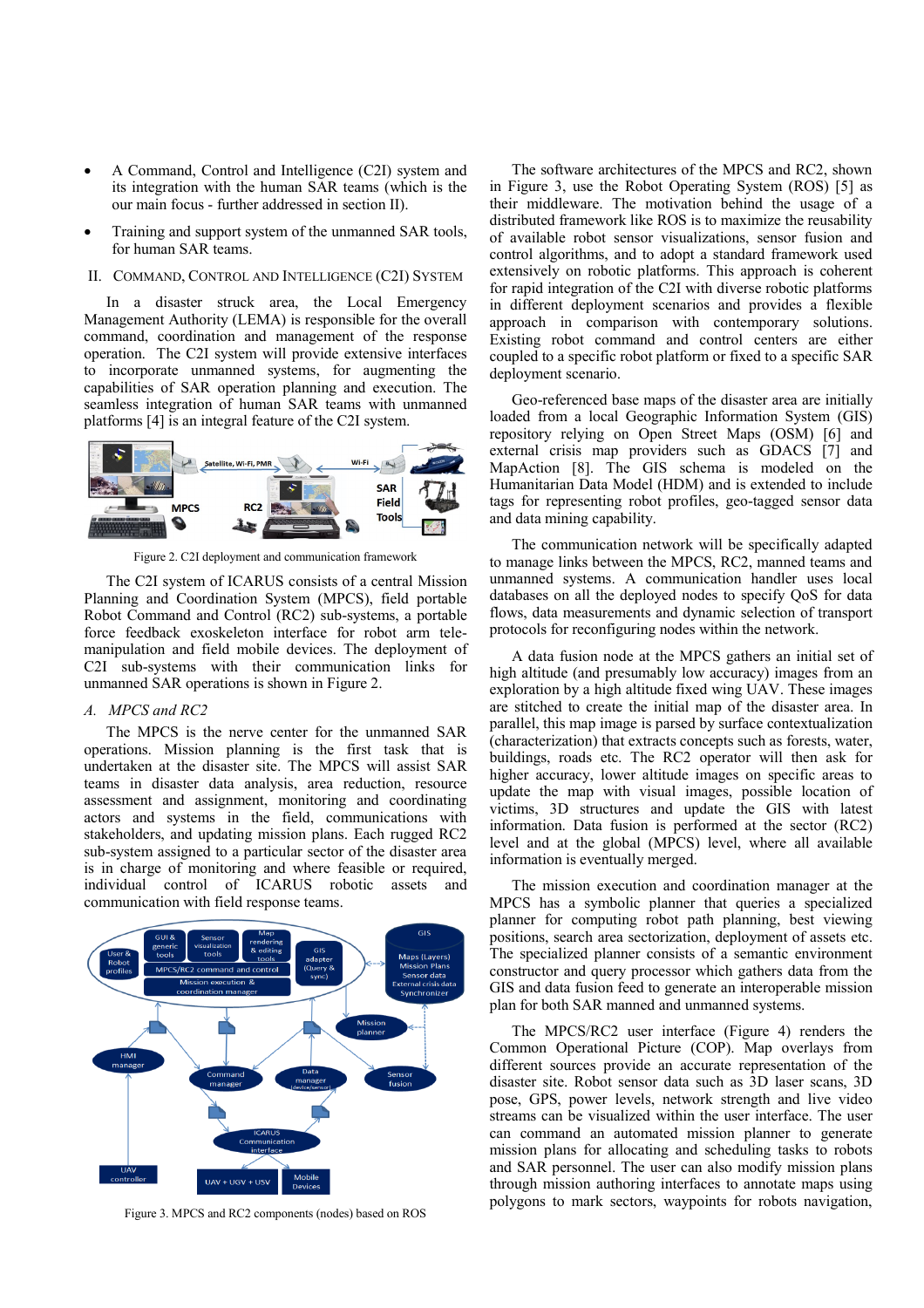text based instructions etc. The mission plan is relayed to each RC2 sub-system (in a sector) via the communication link.



Figure 4. Early C2I mockup for land, air and sea scenarios

The mission plan generated and distributed by the MPCS is executed by the RC2 operator. The SAR task specific commands are relayed to robotic platforms (Figure 3) having sufficient autonomy to handle the request or to operators who act as supplementary controllers of particular robots (e.g. remote controlled UAV). Generic robot control interfaces (joysticks and 3D haptic interfaces) at this local base station enable field operators to control robots by analyzing their sensor data in real time. Data from robot sensors are visualized to get a local operational picture and to monitor the progress of the SAR mission. The automated mission coordination manager or the human operator will coordinate the actions between robots. The pending and completed goals of the mission will be highlighted on the user interface for effective task management.

The RC2 can be seen as a local base station for a specific sector, with handheld devices (developed in ICARUS) that connect with the RC2 to inform relevant events and information. Through these wearable interfaces, human personnel exchange text, voice, images or videos with the RC2.

## *B. Force Feedback Exoskeleton*

A force feedback exoskeleton is an additional capability included in the ICARUS C2I, specifically developed to support teleoperation of a heavy duty robotic arm mounted on a large UGV under development in the project. Compared to standard rate control interfaces currently implemented on excavator manipulators, the purpose of the force-feedback exoskeleton is to provide a more intuitive control of the excavator motion and render contact information from the working environment. SAR applications include debris removal and feedback from mechanical tools and payloads deployed on the robotic arm. The interface is expected to improve operational efficiency, and safety of the SAR teams and victims, by adding additional signal like guidance forces related to operation path or range of motion limitations.

The ICARUS exoskeleton is based on the SAM exoskeleton [9, 10] developed previously (Figure 5) by a consortium led by Space Applications Services. SAM is an anthropomorphic 7 degrees of freedom wearable arm interface. The ICARUS version will be made sturdier, lighter and consist of an arm and hand interface. Each joint has position and torque sensors as well as a DC motor associated in series with a planetary gearbox and a capstan reducer.



Figure 5. SAM 7dof force feedback arm exoskeleton

#### *C. Mobile Devices for First Responders*

In response to the desire of end-users for hand-held situational awareness tools, a unique mobile application enabling first responders to compliment the robotic operations is under development. This active map follows the movements of the responder using on-board sensors such as the GPS, digital compass and accelerometer. The application provides access to updated maps of the disaster area and renders information including locations of robots, team activities, victim locations, hazardous areas and other disaster data updates; which it receives from the RC2 system. Users can use the application's geo-tagged text, image and video note taking capabilities to capture otherwise inaccessible field information. Synchronization of this data with the MPCS and RC2 enables the entire SAR team including the first responder, robot operators and mission managers to make better decision making during the mission. Finally, communication features such as text and voice using the ICARUS communication infrastructure allows real-time interaction between first responders and RC2 operators. The deployment of the application takes advantage of the fact that many responders already carry a smartphone or tablet.

#### III. PRELIMINARY TEST TRIALS

While the paradigm adopted for the C2I supports an extensive range of heterogeneous platforms (ground, aerial and marine), the preliminary testing to support the design and evaluation of HMI components was conducted using a wheeled UGV platform.

### *A. Test Robot Platform*

A Clearpath Husky A200 (Figure 6a) provided by Space Applications Services has been chosen as an appropriate test platform. The ruggedized platform provides locomotion capabilities in unstructured outdoor environments, has a significant payload capacity, enabling the testing of the C2I capabilities in harsh outdoor conditions. To test telemanipulation concepts and interfaces, the base platform is augmented with a manipulator controlled through a 3D haptic